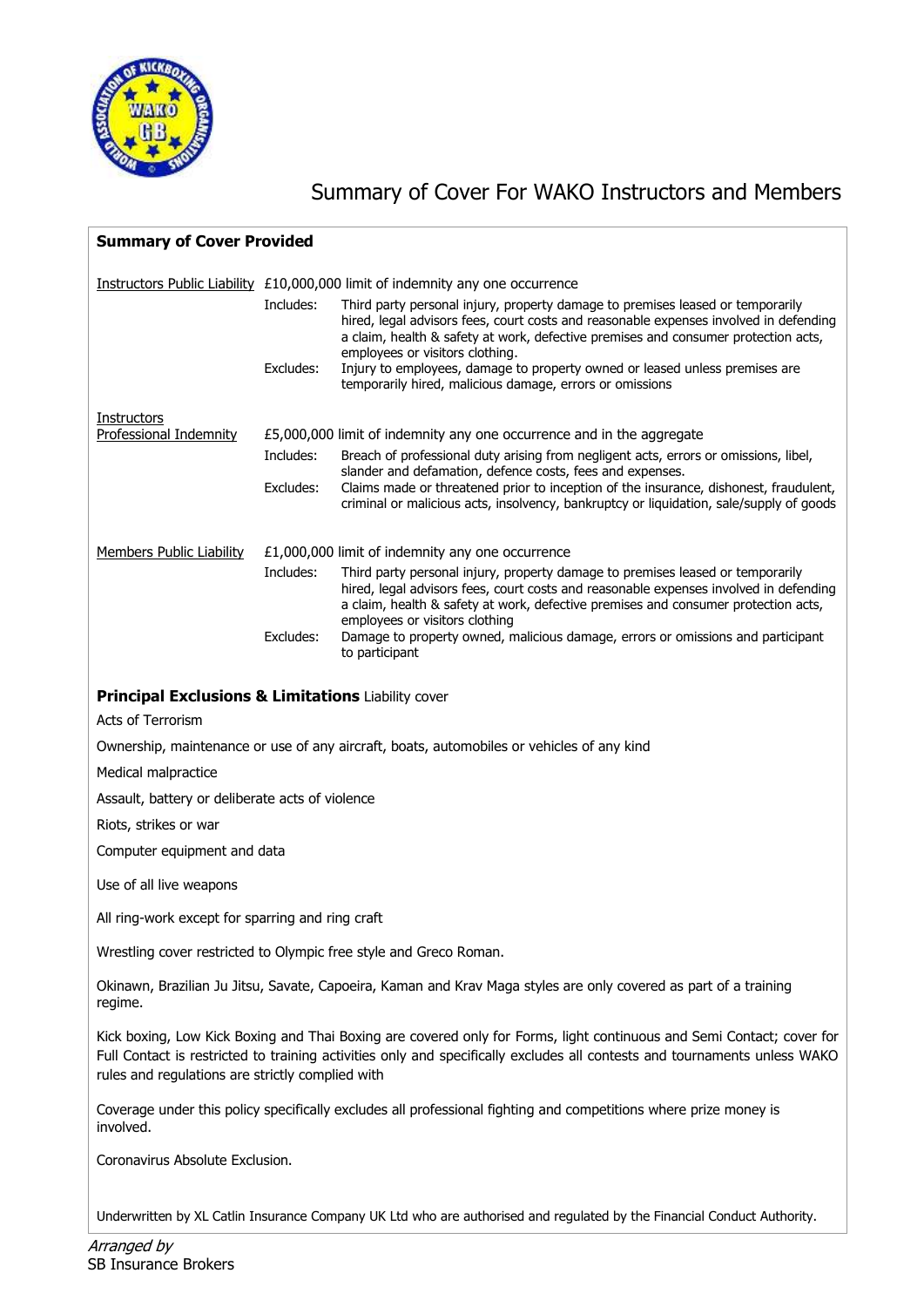

## Summary of Cover For WAKO Instructors and Members

## **Personal Accident**

If during the period of insurance an accident occurs during the **operative time** and causes accidental bodily injury to an Insured Person the Underwriters will pay up to the amount shown in the Scale of Benefits set out below which leads to any of the conditions listed in the following Scale of Benefits.

| 1. Death                                                                 | £ 10,000         |
|--------------------------------------------------------------------------|------------------|
| 2. Loss of one limb                                                      | £ 25,000         |
| 3. Total and irrecoverable loss of sight of one eye                      | £ 25,000         |
| 4. Loss of two limbs                                                     | £ 25,000         |
| 5. Total and irrecoverable loss of sight of both eyes                    | £ 25,000         |
| 6. Loss of one limb and Total and irrecoverable loss of sight of one eye | £ 25,000         |
| 7. Permanent Total Disablement                                           | £ 25,000         |
| 8. Temporary Total Disablement                                           | £ 50.00 per week |
| 9. Temporary Partial Disablement                                         | £ Nil            |

Compensation in respect of Items 8 or 9 shall be payable for such period or periods during which the Insured Person shall be disabled up to but not beyond 52 weeks from the date on which he first becomes disabled, excluding the first 2 weeks of disablement.

|                                                                                                                                                                                                                                            | Medical Benefits – Maximum payable any one claim | £1,000                                                                                                                                                |       |  |
|--------------------------------------------------------------------------------------------------------------------------------------------------------------------------------------------------------------------------------------------|--------------------------------------------------|-------------------------------------------------------------------------------------------------------------------------------------------------------|-------|--|
| а.                                                                                                                                                                                                                                         |                                                  | The percentage of non NHS Medical expenses covered is                                                                                                 | 50%   |  |
| b.                                                                                                                                                                                                                                         |                                                  | The percentage of Physiotherapy expenses covered is                                                                                                   | 75%   |  |
| $C_{\bullet}$                                                                                                                                                                                                                              |                                                  | The percentage of dental expenses covered is                                                                                                          | 50%   |  |
| d.                                                                                                                                                                                                                                         |                                                  | Excess payable for each & every claim for sections c) only is                                                                                         | £ 50  |  |
|                                                                                                                                                                                                                                            |                                                  | Bodily injury cover, fracture of one or more of the bones listed below:-                                                                              |       |  |
|                                                                                                                                                                                                                                            |                                                  | a. Upper leg (femur or pelvis, excluding coccyx)                                                                                                      |       |  |
|                                                                                                                                                                                                                                            | (i)                                              | Open fracture                                                                                                                                         | £ 500 |  |
|                                                                                                                                                                                                                                            | (ii)                                             | Closed fracture                                                                                                                                       | £ 250 |  |
| b.                                                                                                                                                                                                                                         |                                                  | Lower leg (tibia or fibula), kneecap (patella), skull, ankle<br>(tarsals) are (humerus, radius, ulna or wrist (carpals)                               |       |  |
|                                                                                                                                                                                                                                            | (i)                                              | Open fracture                                                                                                                                         | £ 330 |  |
|                                                                                                                                                                                                                                            | (ii)                                             | Closed fracture                                                                                                                                       | £165  |  |
| C.                                                                                                                                                                                                                                         |                                                  | Hand excluding finger (metacarpals) foot excluding<br>toes (metatarsals), shoulder blade (scapula) breastbone<br>(sternum), or collar bone (clavicle) |       |  |
|                                                                                                                                                                                                                                            |                                                  |                                                                                                                                                       | £ 250 |  |
|                                                                                                                                                                                                                                            | (i)<br>(ii)                                      | Open fracture<br>Closed fracture                                                                                                                      | £ 150 |  |
|                                                                                                                                                                                                                                            |                                                  |                                                                                                                                                       |       |  |
| IT IS HEREBY NOTED AND AGREED THAT in so far as cover relaters to junior members there will be no Benefit<br>payable under Item 8 - Temporary Total Disablement but the following additional benefits will apply:<br>CATEGORY A CATEGORY B |                                                  |                                                                                                                                                       |       |  |
|                                                                                                                                                                                                                                            |                                                  |                                                                                                                                                       |       |  |

| <b>Physiotherapy Expenses</b> covered up to<br>Policy Excess each & every claim<br>Subject to referral by GP & treatment beginning within 7 days of injury occurring | £ 250<br>£ 25  |
|----------------------------------------------------------------------------------------------------------------------------------------------------------------------|----------------|
| Injury Assistance per school day<br>Maximum amount payable                                                                                                           | f 25<br>£1,000 |
| <b>Broken Bones Benefit</b><br>For broken bones requiring a plaster cast to be applied in hospital                                                                   | £ 100          |